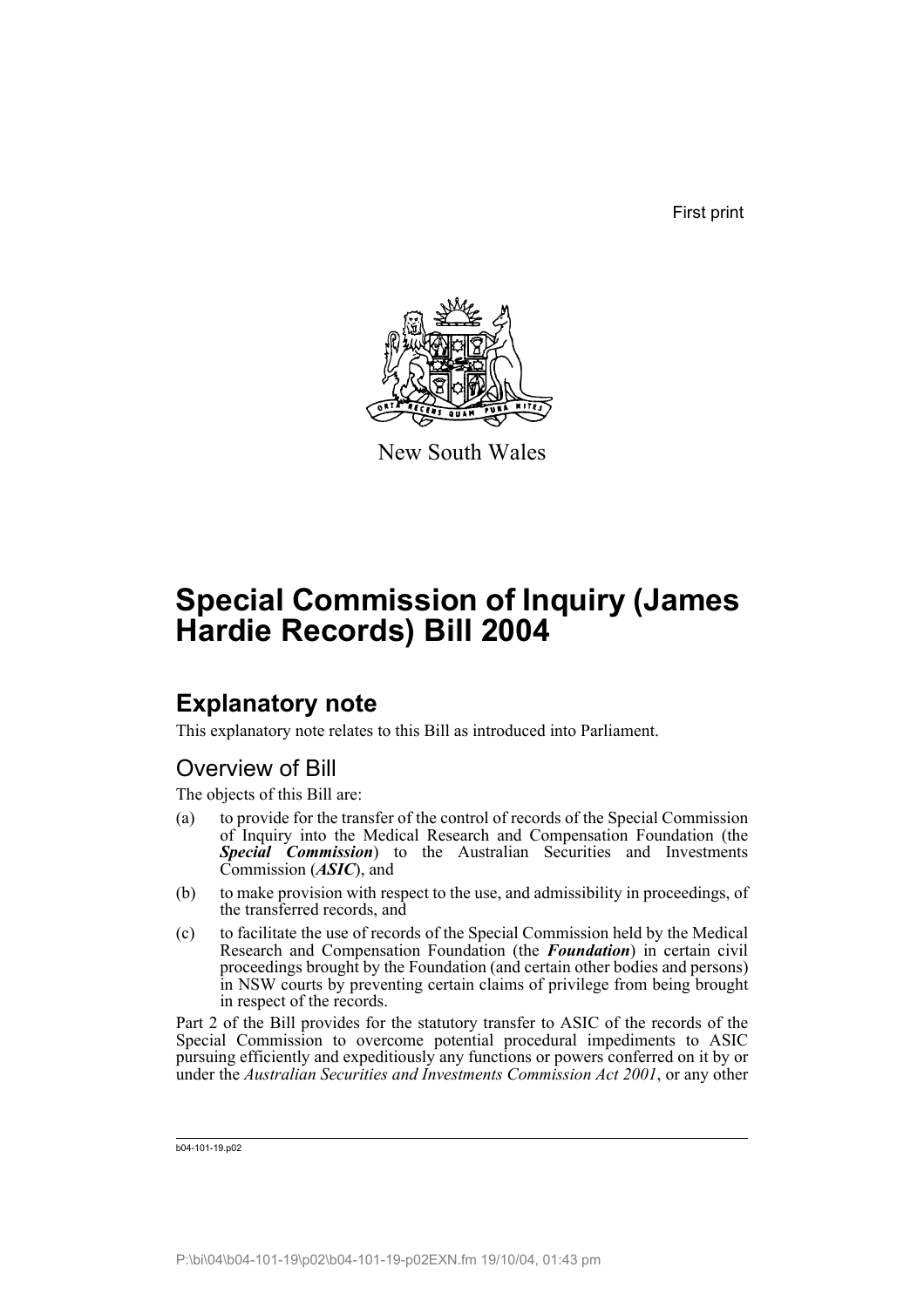Explanatory note

legislation, of the Commonwealth. In the absence of this legislation, the transfer of documents would result in a lengthy process of giving notice to owners of documents and settling any objections to transfer. This may frustrate the expeditious investigation and prosecution of potential offences that have come to light as a consequence of the Special Commission.

Section 23 of the *Special Commissions of Inquiry Act 1983* makes an answer made, or record produced, by a witness to or before the Special Commission who objects to answering the question or producing the document on the ground of legal professional or other privilege or any other ground inadmissible in evidence against the person in civil or criminal proceedings. Part 3 of the Bill includes provisions to overcome the effect of section 23 in this respect and to ensure that such privilege cannot be claimed so as to make such evidence inadmissible in civil proceedings brought by the Foundation and certain other bodies and persons. The Part also provides that certain directions given by the Commissioner of the Special Commission do not apply to prevent or restrict the publication of evidence contained in specified records.

# Outline of provisions

## **Part 1 Preliminary**

**Clause 1** sets out the name (also called the short title) of the proposed Act.

**Clause 2** provides for the commencement of the proposed Act on the date of assent to the proposed Act.

**Clause 3** defines certain words and expressions used in the proposed Act.

# **Part 2 Transfer of records to ASIC**

**Clause 4** confers on ASIC an entitlement to control of any record that is a document or thing made, kept or received by the Special Commission and that ASIC requests a public office entitled to control the record under the *State Records Act 1998* to provide or make available to it. The clause makes it clear that ASIC may give possession or custody of the record to any other person (whether within or outside New South Wales) for any purpose it considers appropriate. ASIC might, for example, disclose information obtained from such a record to assist a government or agency such as the US Securities Exchange Commission that is investigating potential breaches of the law of a foreign country.

**Clause 5** requires a public office to provide or make available a record of the Special Commission requested by ASIC as soon as practicable after the request is made.

**Clause 6** makes it clear that ASIC may retain control of a record provided or made available to it for so long as it wishes but that it may return the record to the control of the public office from which it was obtained at any time.

Explanatory note page 2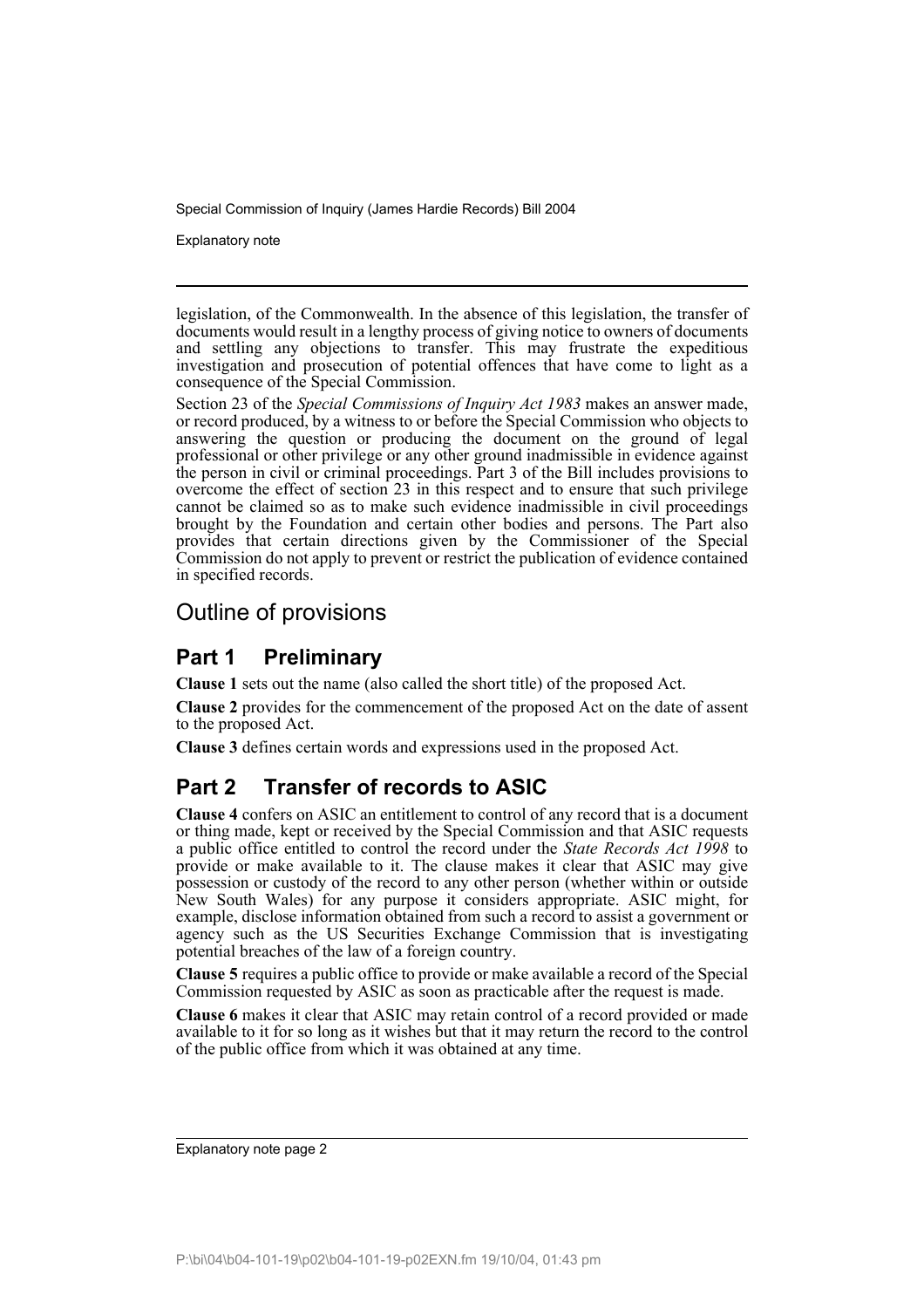Explanatory note

**Clause 7** prevents a person from objecting to the use of a transferred record by ASIC, or to the disclosure of any matter contained in a transferred record, on certain grounds of privilege.

Section 23 of the *Special Commissions of Inquiry Act 1983* limits the admissibility in any NSW civil or criminal proceedings against a person of an answer made or record produced by the witness to or before the Special Commission. Section 31 (2) of that Act makes it an offence to contravene a direction given by the Commissioner preventing publication of evidence given before the Commissioner or of matters contained in documents lodged with the Commission.

**Clause 8** makes it clear that a transferred record is to be treated for the purposes of a law of the State as if it were a record that ASIC had lawfully obtained in the performance of its functions or the exercise of its powers under Commonwealth law and that, accordingly, if a record would be admissible in a court under Commonwealth law it will be treated as being admissible in a NSW court. The effect of this is that a record that might be the subject of legal professional privilege and inadmissible under NSW law but for the clause could be admissible despite that claim. The clause preserves the operation of sections 23 and 31 (2) to a limited extent. The clause makes it clear that those sections do not operate to prevent the records from being provided or made available to ASIC or to prevent it from using or publishing those records in connection with the performance of its functions or the exercise of its powers under Commonwealth law.

**Clause 9** ensures that a person does not contravene section 21 of the *State Records Act 1998* (which, among other things, makes it an offence to take or send a State record out of New South Wales) by taking any action to transfer a record under the proposed Act.

# **Part 3 Facilitation of certain civil proceedings**

**Clause 10** contains definitions for the purposes of the proposed Part.

**Clause 11** provides for the Attorney General to make an order declaring the proposed Part to apply to and in respect of proceedings specified in the order. An order may be made only in respect of a special class of proceedings. These are civil proceedings brought by the Foundation, Amaca Pty Ltd or Amaba Pty Ltd or another body or person prescribed by the regulations in which such a party (a *facilitated party*) seeks to adduce evidence of an answer made, or record produced, by a witness to or before the Special Commission.

**Clause 12** makes it clear that a record produced by a witness to or before the Special Commission that is in the possession of a facilitated party on the commencement of the proposed Act may be retained and used by the facilitated party.

**Clause 13** makes an answer made, or record produced, by a witness to or before the Special Commission generally admissible in evidence. It overrides section 23 (2) of the *Special Commissions of Inquiry Act 1983* to a limited extent so that evidence of an answer made, or record produced, by a witness may be admitted in evidence against the person in civil proceedings to and in respect of which the proposed Part

Explanatory note page 3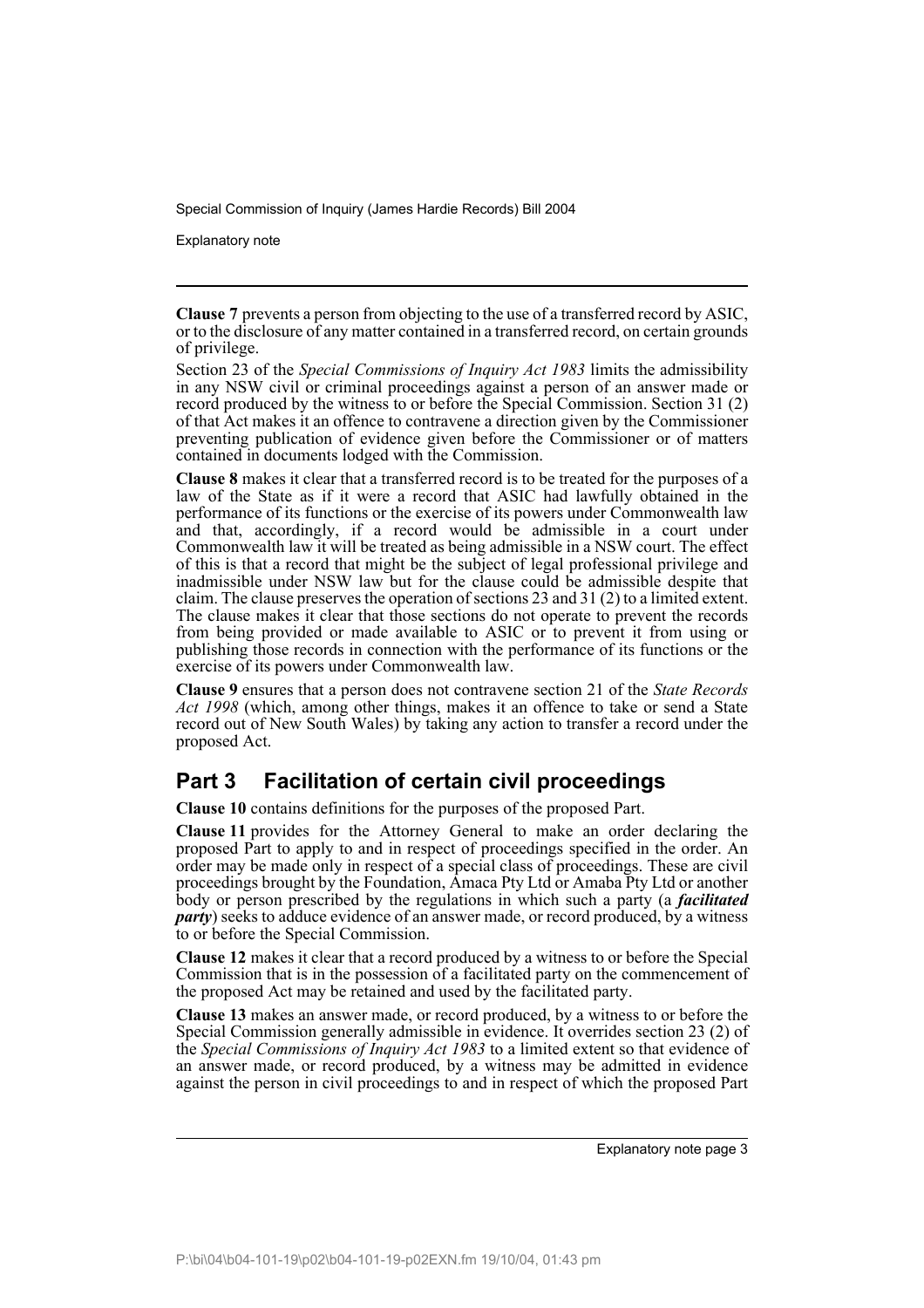Explanatory note

applies. However, this does not apply to an answer made or record produced that may incriminate or tend to incriminate the person. The clause prevents a person from being excused from answering a question or producing a record of the Special Commission in proceedings to and in respect of which the proposed Part applies on the ground of legal professional privilege or that the question or record is privileged because it may disclose a protected confidence. However, the clause does not otherwise affect the discretion of a court in relation to the admissibility of evidence.

**Clause 14** provides that certain directions given by the Commissioner of the Special Commission do not prevent or restrict the publication of certain specified records of the Special Commission for the purposes of proceedings to and in respect of which the proposed Part applies. No action or penalty lies against a person who publishes such a matter in or for the purposes of proceedings to and in respect of which the proposed Part applies on the ground that the person has breached any express or implied obligation (whether or not arising under law) not to disclose the matter.

## **Part 4 Miscellaneous**

**Clause 15** is a regulation-making power.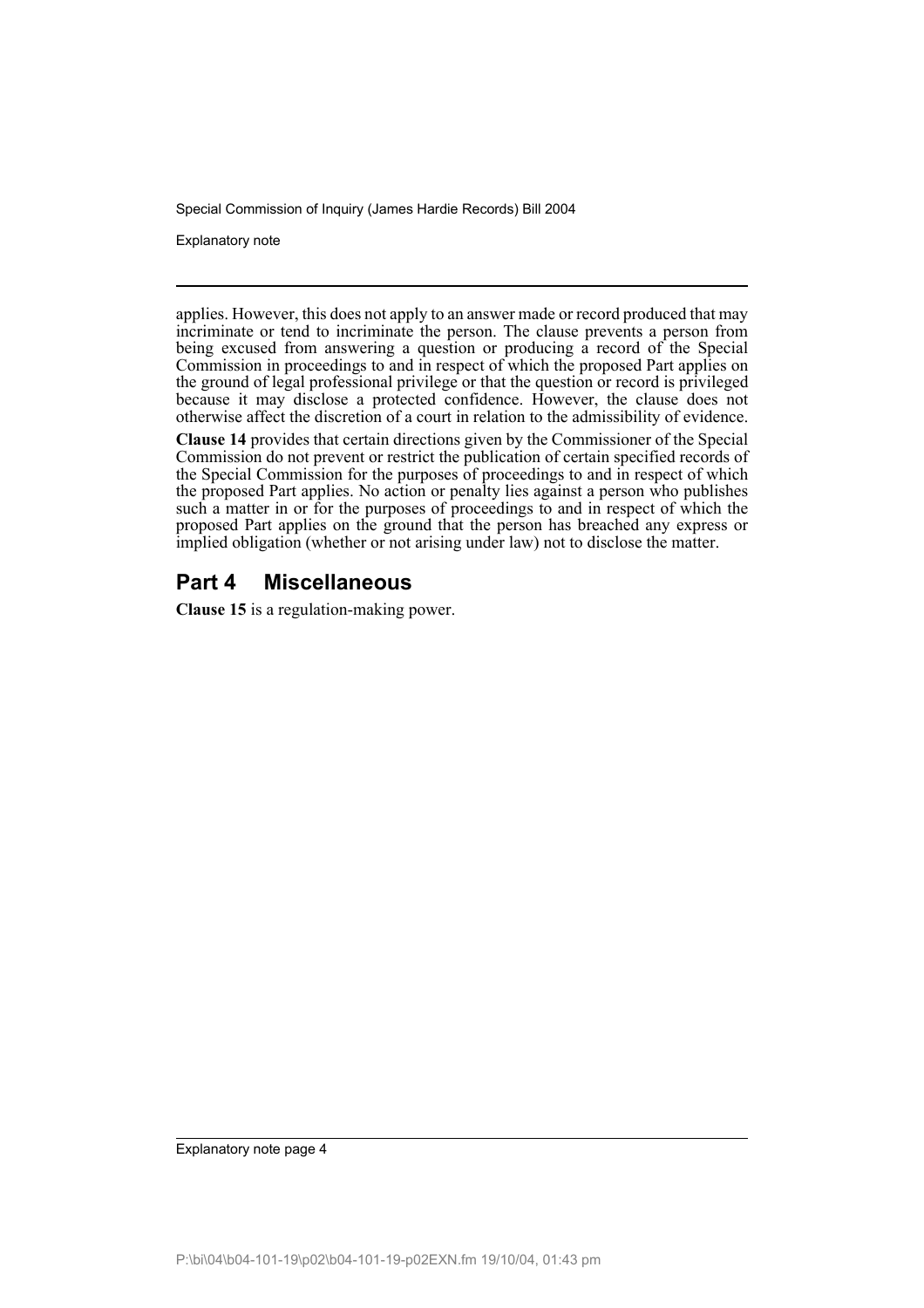First print



New South Wales

# **Special Commission of Inquiry (James Hardie Records) Bill 2004**

# **Contents**

|                                       |   |                                                                                      | Page |
|---------------------------------------|---|--------------------------------------------------------------------------------------|------|
| Part 1                                |   | <b>Preliminary</b>                                                                   |      |
|                                       |   | Name of Act                                                                          | 2    |
|                                       | 2 | Commencement                                                                         | 2    |
|                                       | 3 | Definitions                                                                          | 2    |
| Transfer of records to ASIC<br>Part 2 |   |                                                                                      |      |
|                                       | 4 | ASIC entitled to control of records of James Hardie Special<br>Commission of Inquiry | 3    |
|                                       | 5 | Public office responsible for records to transfer them to ASIC                       | -3   |
|                                       | 6 | Retention and return of transferred records                                          |      |
|                                       |   | Use of transferred record by ASIC                                                    | 4    |
|                                       | 8 | Use and admissibility in proceedings of transferred records                          | 4    |
|                                       | 9 | No contravention of section 21 of State Records Act 1998                             | 5    |
|                                       |   |                                                                                      |      |

b04-101-19.p02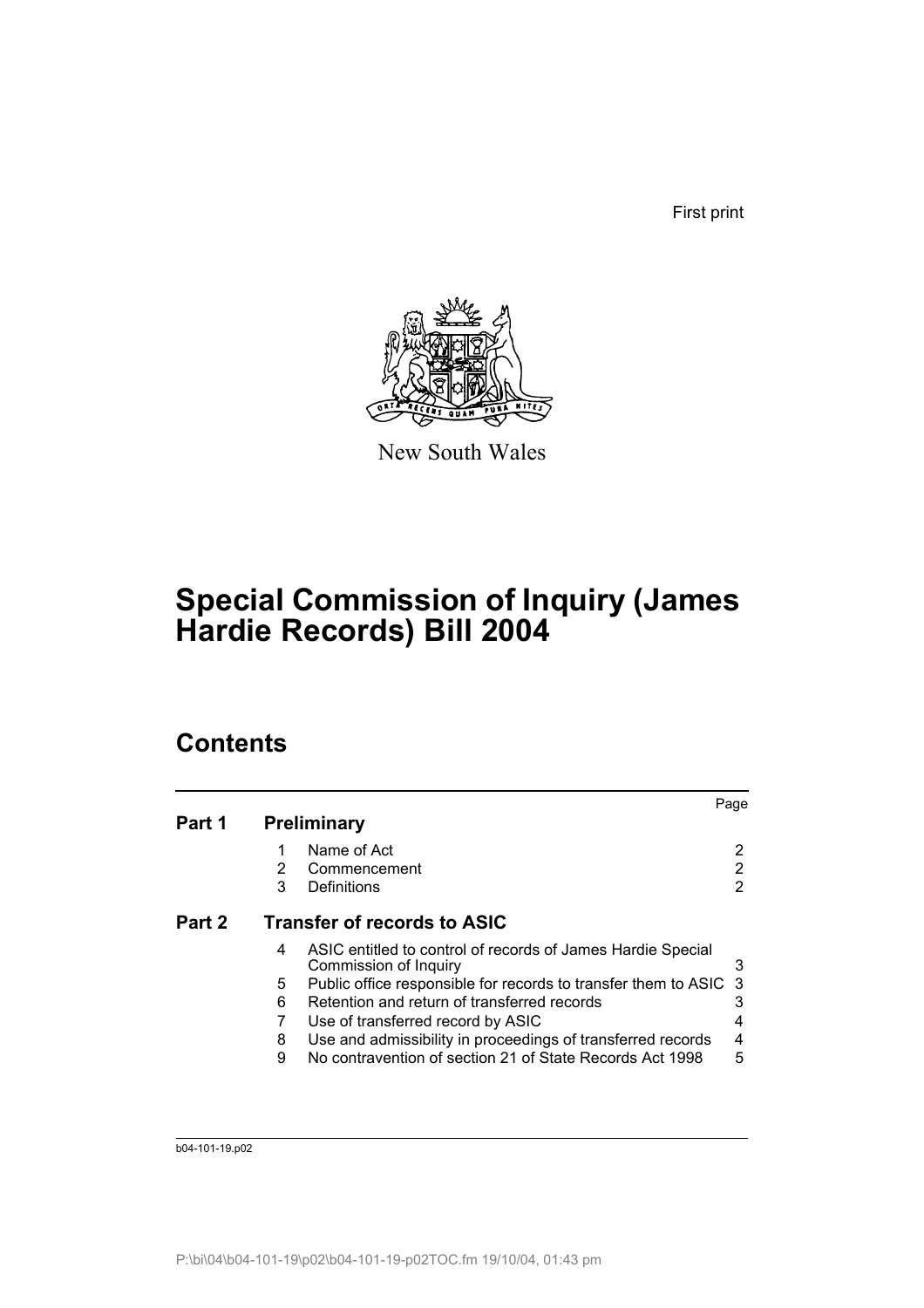**Contents** 

|        |                                                  |                                                                                        | Page |  |  |
|--------|--------------------------------------------------|----------------------------------------------------------------------------------------|------|--|--|
|        |                                                  |                                                                                        |      |  |  |
| Part 3 | <b>Facilitation of certain civil proceedings</b> |                                                                                        |      |  |  |
|        | 10                                               | Definitions                                                                            | 6    |  |  |
|        | 11                                               | Application of Part                                                                    | 6    |  |  |
|        | 12                                               | Retention and use of records                                                           | 6    |  |  |
|        | 13                                               | Admissibility and use of certain evidence in proceedings to<br>which this Part applies |      |  |  |
|        | 14                                               | Directions preventing or restricting publication of evidence<br>not to apply           |      |  |  |
| Part 4 | <b>Miscellaneous</b>                             |                                                                                        |      |  |  |
|        | 15                                               | Regulations                                                                            | 8    |  |  |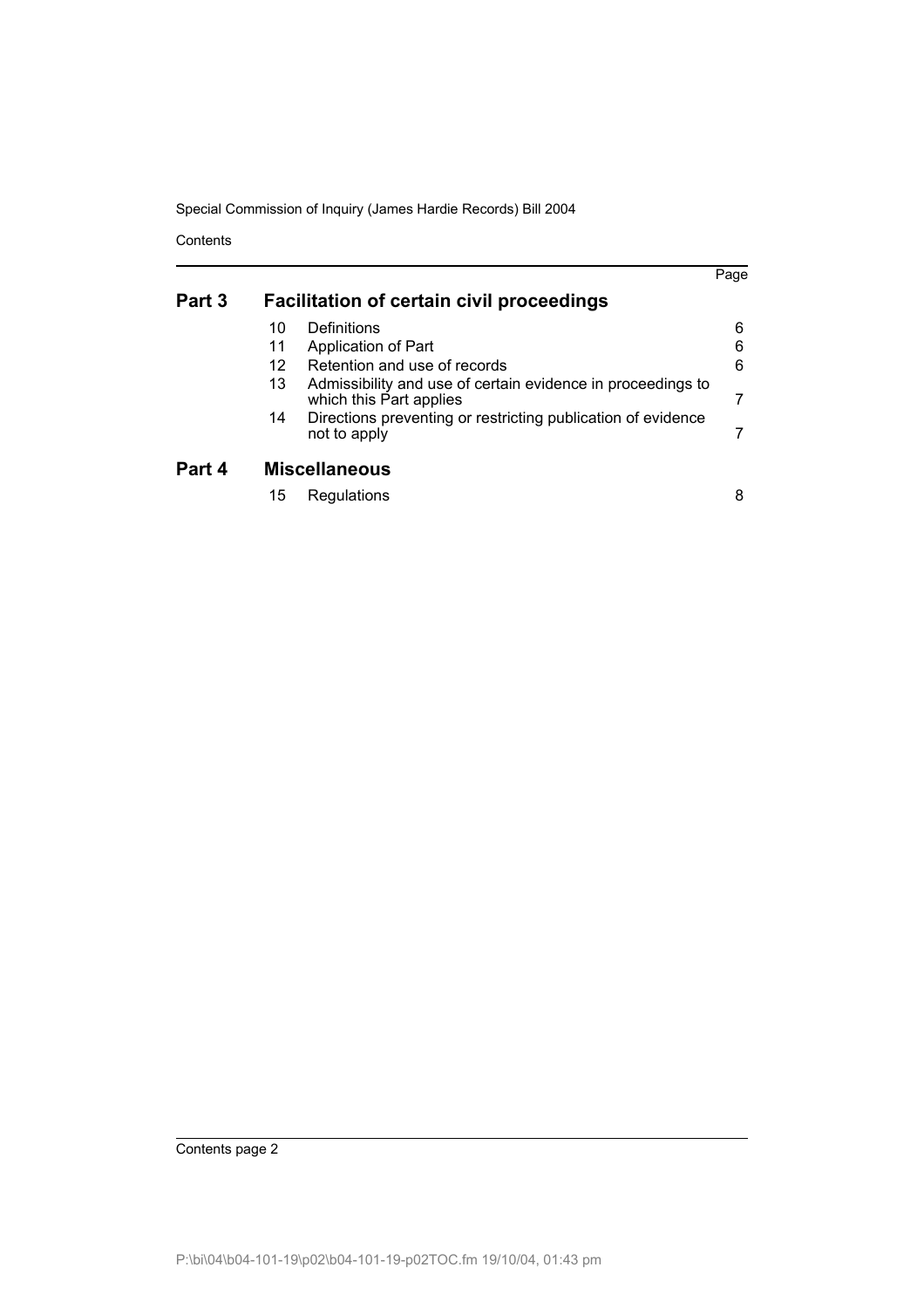

New South Wales

# **Special Commission of Inquiry (James Hardie Records) Bill 2004**

No , 2004

## **A Bill for**

An Act to provide for the transfer of control of records of the Special Commission of Inquiry into the Medical Research and Compensation Foundation to the Australian Securities and Investments Commission; to make provision to facilitate certain civil proceedings taken by that Foundation and others; and for other purposes.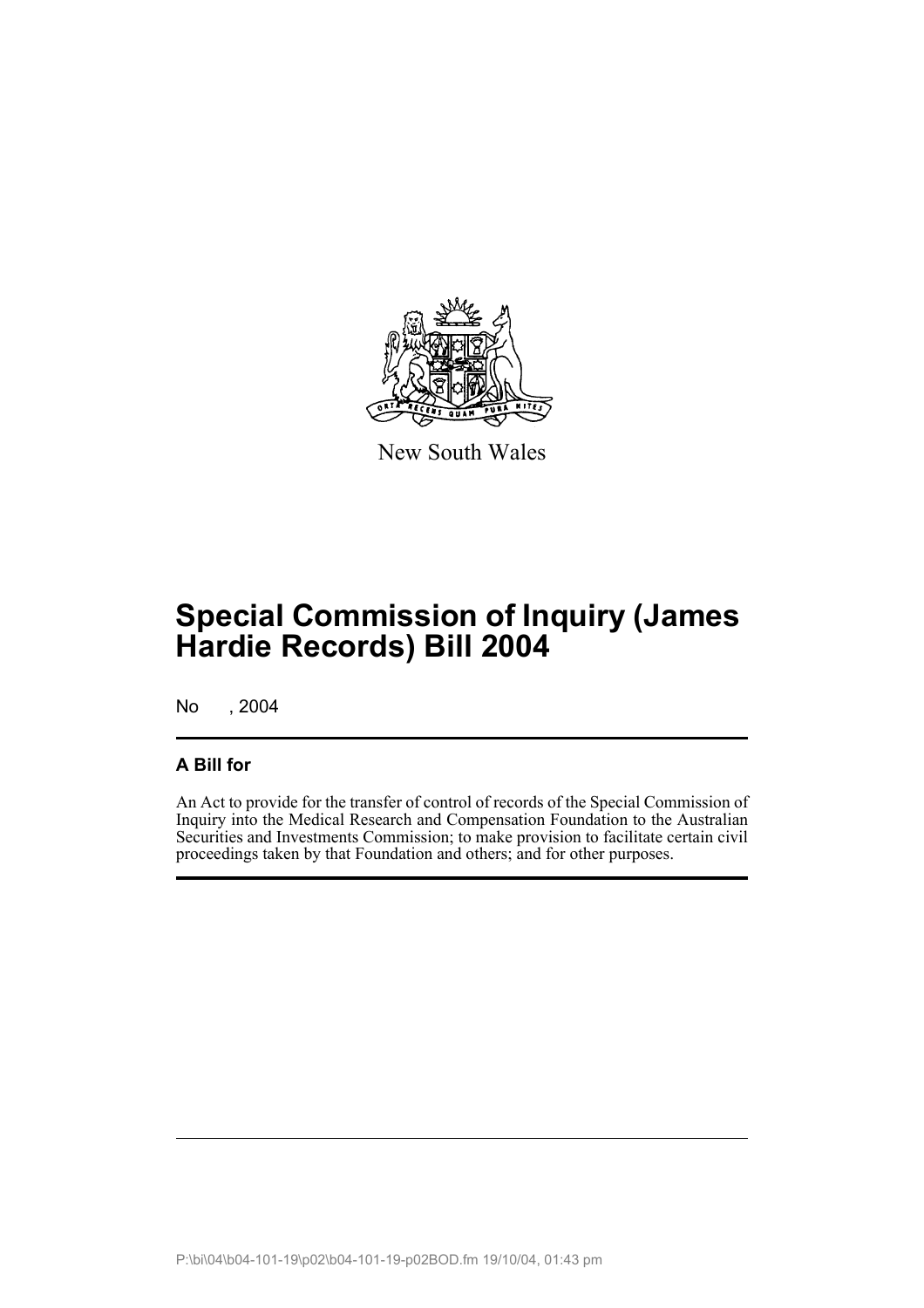Part 1 Preliminary

<span id="page-7-3"></span><span id="page-7-2"></span><span id="page-7-1"></span><span id="page-7-0"></span>

| The Legislature of New South Wales enacts: |                     |                                                                                                                                                                                                                                                                                     | 1                    |
|--------------------------------------------|---------------------|-------------------------------------------------------------------------------------------------------------------------------------------------------------------------------------------------------------------------------------------------------------------------------------|----------------------|
|                                            |                     | <b>Part 1 Preliminary</b>                                                                                                                                                                                                                                                           | $\overline{2}$       |
| 1                                          | <b>Name of Act</b>  |                                                                                                                                                                                                                                                                                     | 3                    |
|                                            |                     | This Act is the Special Commission of Inquiry (James Hardie Records)<br>Act 2004.                                                                                                                                                                                                   | 4<br>5               |
| $\mathbf{2}$                               | <b>Commencement</b> |                                                                                                                                                                                                                                                                                     | 6                    |
|                                            |                     | This Act commences on the date of assent.                                                                                                                                                                                                                                           | $\overline{7}$       |
| 3                                          | <b>Definitions</b>  |                                                                                                                                                                                                                                                                                     | 8                    |
|                                            | (1)                 | In this Act:                                                                                                                                                                                                                                                                        | 9                    |
|                                            |                     | <b>ASIC</b> means the Australian Securities and Investments Commission.                                                                                                                                                                                                             | 10                   |
|                                            |                     | <b>Foundation</b> means the Medical Research and Compensation<br>Foundation (ACN 095 924 137).                                                                                                                                                                                      | 11<br>12             |
|                                            |                     | <b>James Hardie Special Commission of Inquiry means the Special</b><br>Commission of Inquiry that was commissioned, by Letters Patent dated<br>27 February 2004 and 30 June 2004, to inquire into and report on certain<br>matters relating to the establishment of the Foundation. | 13<br>14<br>15<br>16 |
|                                            |                     | record has the same meaning as in the State Records Act 1998.                                                                                                                                                                                                                       | 17                   |
|                                            |                     | transferred record means a record that ASIC has control of under<br>Part 2.                                                                                                                                                                                                         | 18<br>19             |
|                                            | (2)                 | Notes included in this Act do not form part of this Act.                                                                                                                                                                                                                            | 20                   |

Page 2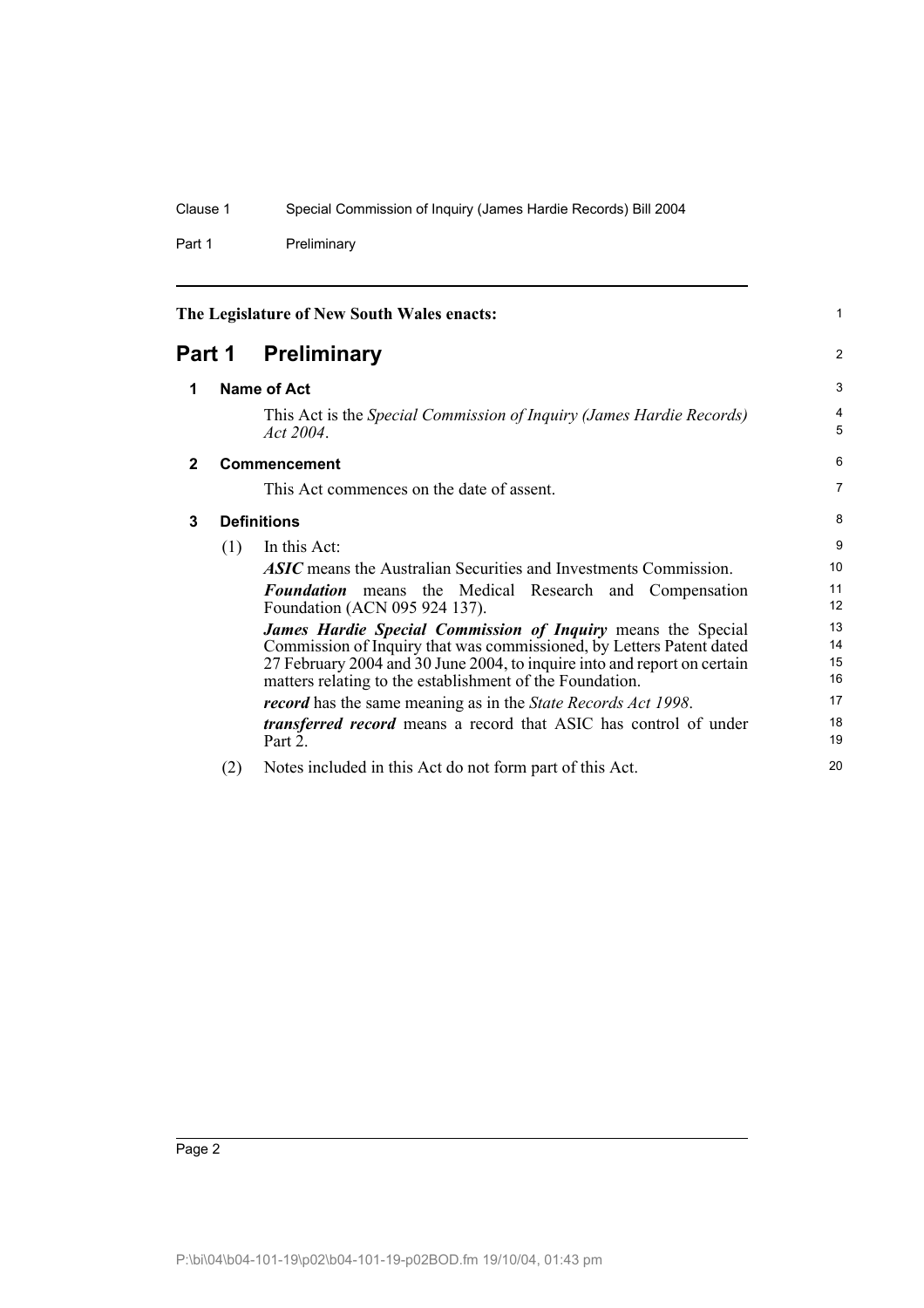Transfer of records to ASIC **Part 2** 

#### <span id="page-8-3"></span><span id="page-8-2"></span><span id="page-8-1"></span><span id="page-8-0"></span>**Part 2 Transfer of records to ASIC 4 ASIC entitled to control of records of James Hardie Special Commission of Inquiry** (1) ASIC is, by force of this section, entitled to control of any record that was made, kept or received by the James Hardie Special Commission of Inquiry that ASIC, in the performance of its functions or exercise of its powers under Commonwealth law, requests a public office entitled to control of the record under section 7 of the *State Records Act 1998* to provide or make available to it. (2) ASIC may give possession or custody, for any purpose it considers appropriate in the performance of its functions or exercise of its powers under Commonwealth law, of any record that it has in its control under this Part to any person, whether within or outside New South Wales. (3) For the purposes of this section, an entitlement of ASIC to control of a record is an entitlement to possession and custody of the record (including by having it in the possession or custody of some other person whether within or outside New South Wales). **Note.** Under section 127 (4) of the *Australian Securities and Investments Commission Act 2001* of the Commonwealth, the Chairperson of ASIC can authorise the use or disclosure of information ASIC has been given in connection with the performance of its functions or the exercise of its powers to enable or assist a government, or an agency (such as the US Securities Exchange Commission), of a foreign country to perform a function, or exercise a power, conferred by a law in force in that foreign country. **5 Public office responsible for records to transfer them to ASIC** (1) The public office entitled to control of a record must provide or make the record available to ASIC as soon as practicable after the request referred to in section 4 is made. (2) If the public office has an electronic version of the record concerned it must ensure that an electronic copy of that electronic version is provided or made available to ASIC as soon as practicable after the request for the record is made. **6 Retention and return of transferred records** (1) ASIC may retain control of a record provided or made available to it under section 5 for so long as ASIC considers, in relation to the performance of its functions or exercise of its powers under Commonwealth law, that it is desirable to do so. (2) The public office that provided or made the record available to ASIC must take control of a record ASIC no longer wishes to retain if requested to do so by ASIC. 1 2 3 4 5 6 7 8 9 10 11 12 13 14 15 16 17 18 19  $20$ 21 22 23  $24$ 25 26 27 28 29 30 31 32 33 34 35 36 37 38 39 40

Page 3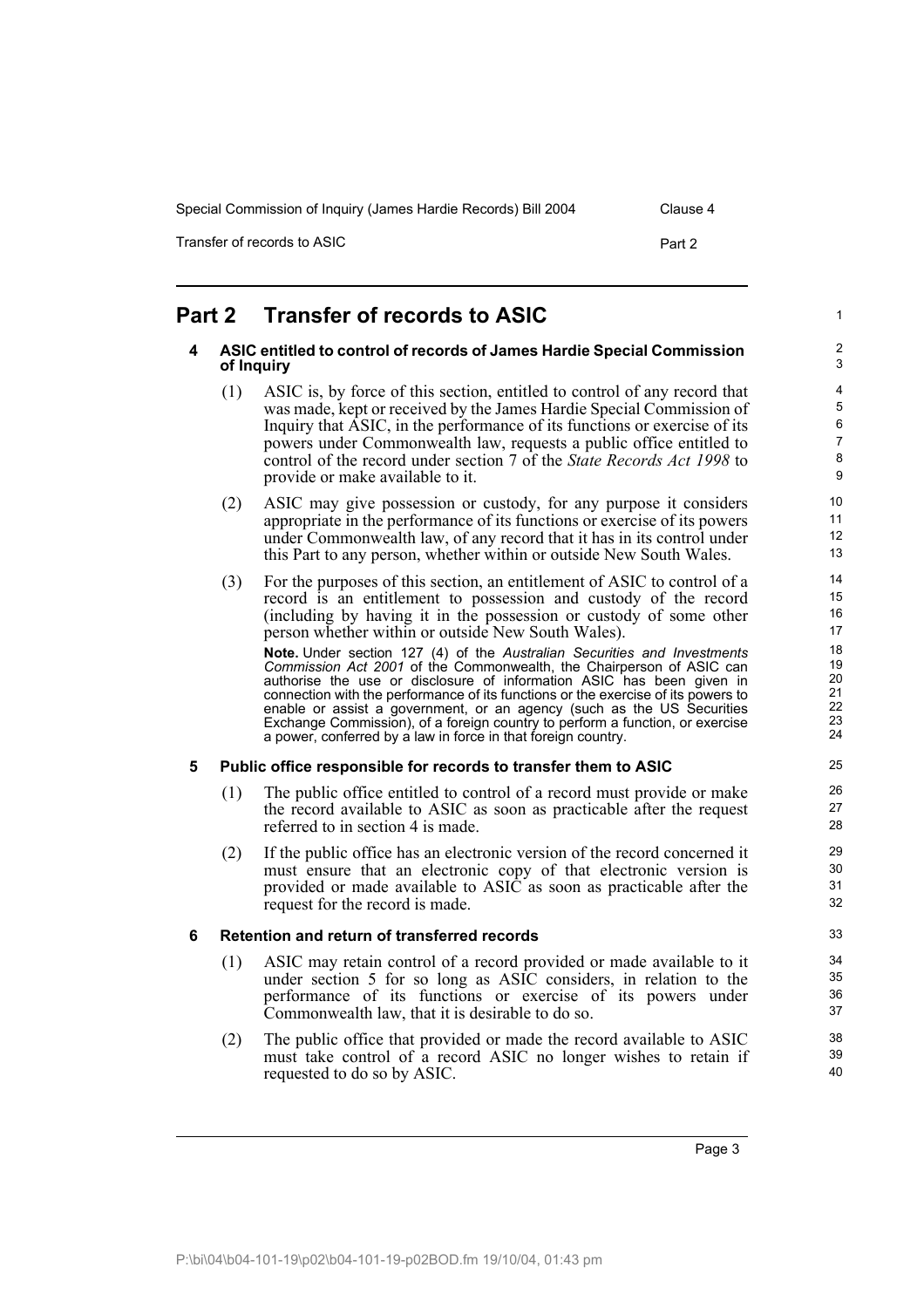Part 2 Transfer of records to ASIC

### <span id="page-9-0"></span>**7 Use of transferred record by ASIC**

The provision or making available of a record to ASIC under this Part operates, by force of this section, to prevent any person from objecting to the use by ASIC of the record, or the disclosure of any matter contained in the record to ASIC, on the following grounds:

- (a) that the record is or contains a privileged communication passing between a legal practitioner (in his or her capacity as a legal practitioner) and a person for the purpose of providing or receiving legal professional services or that the use or disclosure of the record or any matter contained in it would be a breach of an express or implied obligation (whether or not arising under law) not to disclose the record or matter,
- (b) that the record was produced to the James Hardie Special Commission of Inquiry under compulsion of law.

### <span id="page-9-1"></span>**8 Use and admissibility in proceedings of transferred records**

- (1) A transferred record is to be treated for the purposes of any law of the State as if it were a record that ASIC had lawfully obtained in the performance of its functions or the exercise of its powers under Commonwealth law. Accordingly, nothing in any law of the State prevents the use of such a record in any proceedings or renders the record inadmissible if it would be able to be used or would be admissible in proceedings had any law of the Commonwealth applied to or in respect of it.
- (2) In particular, sections 23 and 31 (2) of the *Special Commissions of Inquiry Act 1983* do not prevent or restrict:
	- (a) the provision or making available to ASIC of any record under this Part, or
	- (b) the publication or use by ASIC of a transferred record, or of matter in or referred to in a transferred record, in connection with the performance of its functions or the exercise of its powers under any Commonwealth law.

**Note.** Section 23 limits the admissibility in any NSW civil or criminal proceedings against a person of an answer made or book, document or writing produced by the person as a witness to or before the James Hardie Special Commission of Inquiry. Section 31 (2) makes it an offence to contravene a direction given by the Commissioner preventing publication of evidence given before the Commissioner or of matters contained in documents lodged with the Commission.

(3) Except as provided by this section, nothing in this Part affects the operation of section 23 or 31 (2) of the *Special Commissions of Inquiry Act 1983* in relation to the transferred records.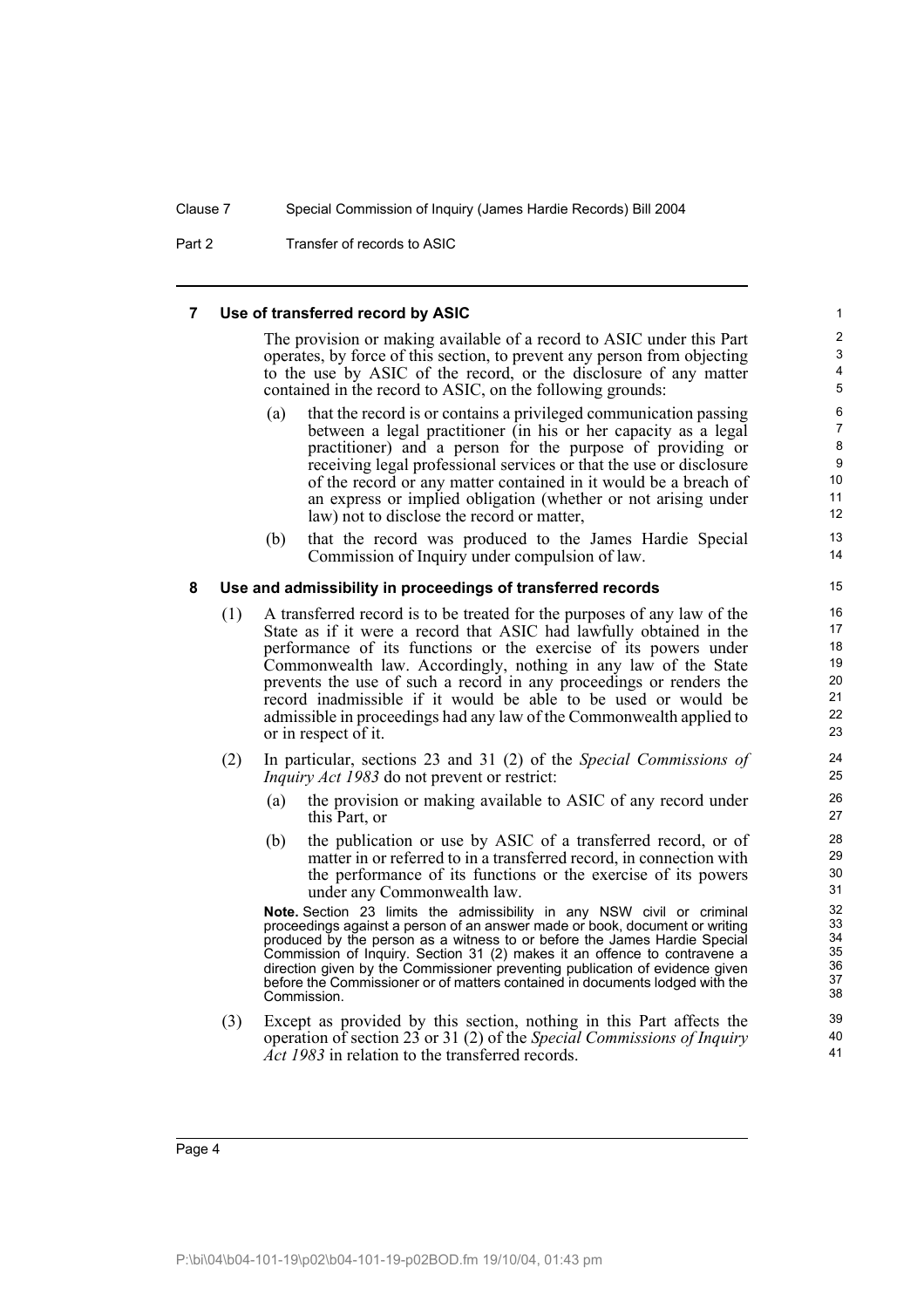| Special Commission of Inquiry (James Hardie Records) Bill 2004 | Clause 9 |
|----------------------------------------------------------------|----------|
| Transfer of records to ASIC                                    | Part 2   |
|                                                                |          |

<span id="page-10-0"></span>(4) If a question arises with respect to the admissibility of a transferred record in any proceedings before a court in which Part 3.10 of the *Evidence Act 1995* is not applicable, the court may order that the record be produced to it and may inspect the record for the purpose of determining the question. **9 No contravention of section 21 of State Records Act 1998** 1 2 3 4 5 6

This Part has effect despite section 21 of the *State Records Act 1998*.

7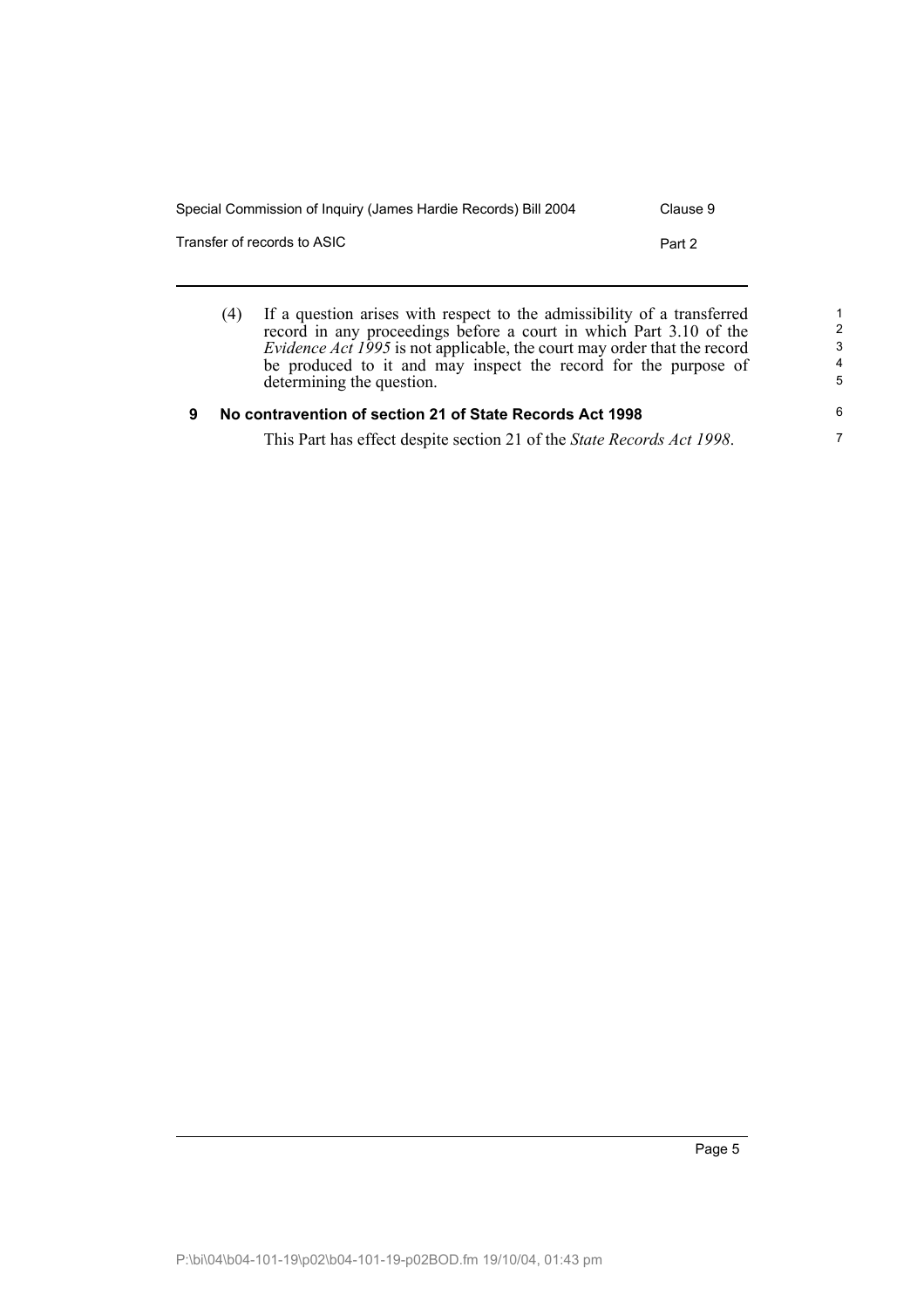Part 3 Facilitation of certain civil proceedings

## <span id="page-11-0"></span>**Part 3 Facilitation of certain civil proceedings**

## <span id="page-11-1"></span>**10 Definitions**

In this Part:

*civil proceedings* includes interlocutory or similar proceedings but does not include proceedings relating to the imposition of a civil penalty. *facilitated party* means:

- (a) the Foundation,
- (b) Amaca Pty Limited (ACN 000 035 512),
- (c) Amaba Pty Limited (ACN 000 387 342),
- (d) any other body or person (whether of the same or a different kind) prescribed by the regulations.

*NSW court* has the same meaning as it has in the *Evidence Act 1995*.

## <span id="page-11-2"></span>**11 Application of Part**

- (1) The Attorney General may, if the Attorney General considers it appropriate to do so in the public interest, by order published in the Gazette, declare that this Part applies to and in respect of civil proceedings in a NSW court specified in the order.
- (2) An order under this section may be made only if a facilitated party advises the Attorney General that it intends to seek to adduce evidence of an answer made, or record produced, by a witness to or before the James Hardie Special Commission of Inquiry in the proceedings concerned.
- (3) An order or purported order under this section cannot be challenged, reviewed or called into question in any proceedings before a NSW court, and a NSW court cannot prevent any such proposed order from being made.

## <span id="page-11-3"></span>**12 Retention and use of records**

- (1) A record produced by a witness to or before the James Hardie Special Commission of Inquiry in the possession of a facilitated party on the commencement of this Act may be retained and used by the facilitated party for the purposes of proceedings to and in respect of which this Part applies.
- (2) The use or retention of such a record does not, for the purposes of the *Special Commissions of Inquiry Act 1983* or any other law, constitute contempt of court.

P:\bi\04\b04-101-19\p02\b04-101-19-p02BOD.fm 19/10/04, 01:43 pm

1

26 27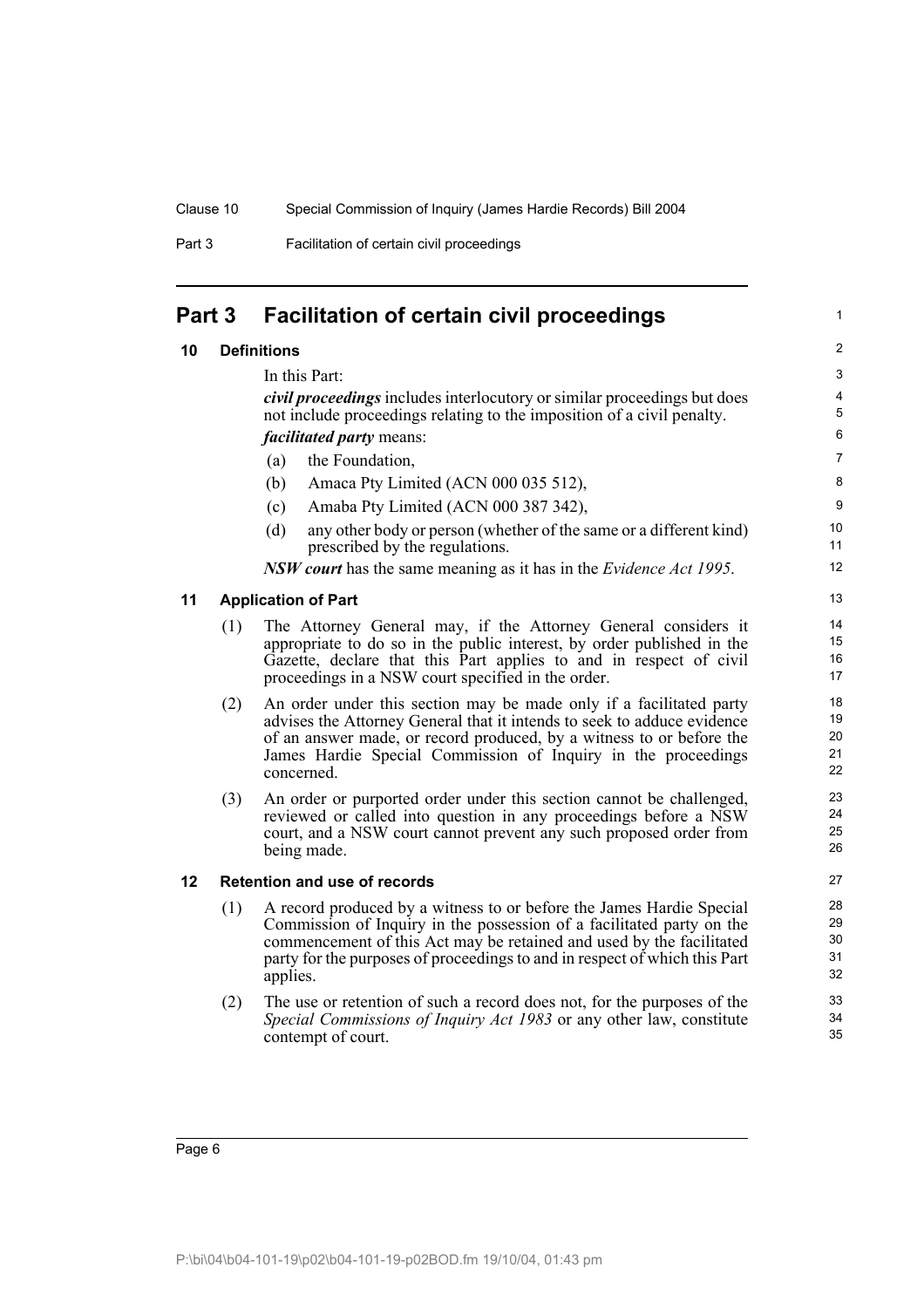| Special Commission of Inquiry (James Hardie Records) Bill 2004 |        |  |  |  |
|----------------------------------------------------------------|--------|--|--|--|
| Facilitation of certain civil proceedings                      | Part 3 |  |  |  |

## <span id="page-12-0"></span>**13 Admissibility and use of certain evidence in proceedings to which this Part applies**

- (1) An answer made, or record produced, by a witness to or before the James Hardie Special Commission of Inquiry is admissible in evidence in proceedings to and in respect of which this Part applies (including being admissible against the person who made the answer or produced the record to or before that Inquiry).
- (2) Subsection (1) applies even if a person would be excused from answering the question or producing the record:
	- (a) on the ground (whether arising under the *Evidence Act 1995* or any other law) that the answer to the question, or the record, is or contains a privileged communication passing between a legal practitioner (in his or her capacity as a legal practitioner) and a person for the purpose of providing or receiving legal professional services, or
	- (b) on the ground that the answer to the question, or the record, would disclose a protected confidence within the meaning of Division 1A of Part 3.10 of the *Evidence Act 1995*.
- (3) Subsection (1) applies despite section 23 (2) of the *Special Commissions of Inquiry Act 1983* but evidence is not admissible under that subsection against a natural person if it may incriminate or tend to incriminate the person.
- (4) This section does not operate to render admissible in proceedings to and in respect of which this Part applies evidence that would not be admissible apart from section 23 (2) of the *Special Commissions of Inquiry Act 1983* and this section.

## <span id="page-12-1"></span>**14 Directions preventing or restricting publication of evidence not to apply**

- (1) Paragraph 2 of the direction given by the Commissioner of the James Hardie Special Commission of Inquiry on 17 September 2004 does not prevent or restrict publication of matters contained in any document referred to in that paragraph in or for the purposes of proceedings to and in respect of which this Part applies.
- (2) No action or penalty lies against a person who publishes a matter referred to in subsection (1) in or for the purposes of proceedings to and in respect of which this Part applies on the ground that the person has breached any express or implied obligation (whether or not arising under law) not to disclose the matter.

Page 7